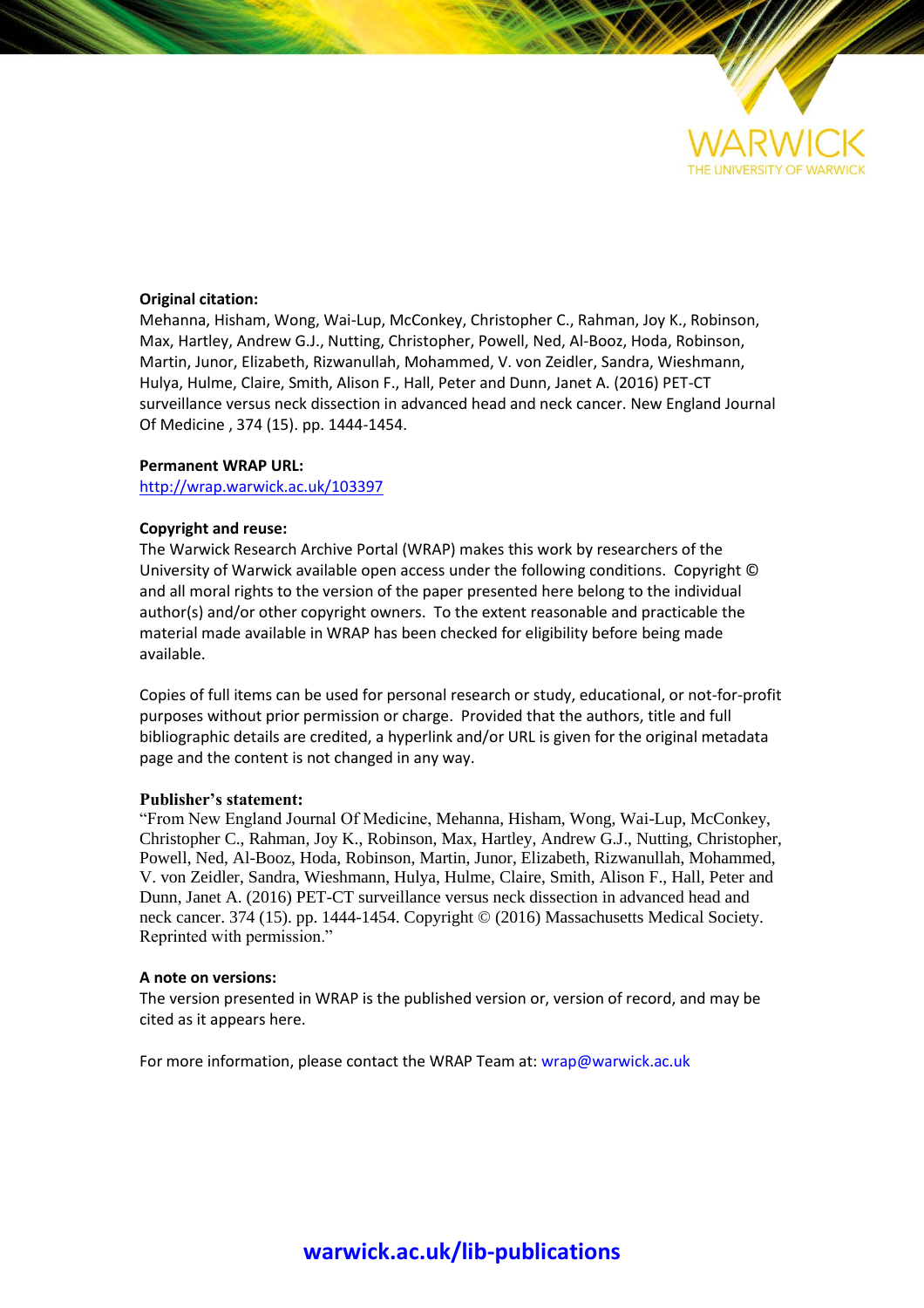#### Original Article

# PET-CT Surveillance versus Neck Dissection in Advanced Head and Neck Cancer

Hisham Mehanna, Ph.D., Wai-Lup Wong, F.R.C.R.,

Christopher C. McConkey, Ph.D., Joy K. Rahman, M.Sc.,

Max Robinson, Ph.D., Andrew G.J. Hartley, F.R.C.R., Christopher Nutting, Ph.D.,

Ned Powell, Ph.D., Hoda Al-Booz, F.R.C.R., Martin Robinson, F.R.C.R.,

Elizabeth Junor, F.R.C.R., Mohammed Rizwanullah, F.R.C.R.,

Sandra V. von Zeidler, Ph.D., Hulya Wieshmann, F.R.C.R., Claire Hulme, Ph.D., Alison F. Smith, M.Sc., Peter Hall, Ph.D., Janet Dunn, Ph.D.,

for the PET-NECK Trial Management Group\*

ABSTRACT

#### **BACKGROUND**

The role of image-guided surveillance as compared with planned neck dissection in the treatment of patients with squamous-cell carcinoma of the head and neck who have advanced nodal disease (stage N2 or N3) and who have received chemoradiotherapy for primary treatment is a matter of debate.

#### **METHODS**

In this prospective, randomized, controlled trial, we assessed the noninferiority of positron-emission tomography–computed tomography (PET-CT)–guided surveillance (performed 12 weeks after the end of chemoradiotherapy, with neck dissection performed only if PET-CT showed an incomplete or equivocal response) to planned neck dissection in patients with stage N2 or N3 disease. The primary end point was overall survival.

#### **RESULTS**

From 2007 through 2012, we recruited 564 patients (282 patients in the planned-surgery group and 282 patients in the surveillance group) from 37 centers in the United Kingdom. Among these patients, 17% had nodal stage N2a disease and 61% had stage N2b disease. A total of 84% of the patients had oropharyngeal cancer, and 75% had tumor specimens that stained positive for the p16 protein, an indicator that human papillomavirus had a role in the causation of the cancer. The median follow-up was 36 months. PET-CT–guided surveillance resulted in fewer neck dissections than did planned dissection surgery (54 vs. 221); rates of surgical complications were similar in the two groups (42% and 38%, respectively). The 2-year overall survival rate was 84.9% (95% confidence interval [CI], 80.7 to 89.1) in the surveillance group and 81.5% (95% CI, 76.9 to 86.3) in the planned-surgery group. The hazard ratio for death slightly favored PET-CT–guided surveillance and indicated noninferiority (upper boundary of the 95% CI for the hazard ratio, <1.50; P=0.004). There was no significant difference between the groups with respect to p16 expression. Quality of life was similar in the two groups. PET-CT–guided surveillance, as compared with neck dissection, resulted in savings of £1,492 (approximately \$2,190 in U.S. dollars) per person over the duration of the trial.

#### **CONCLUSIONS**

Survival was similar among patients who underwent PET-CT–guided surveillance and those who underwent planned neck dissection, but surveillance resulted in considerably fewer operations and it was more cost-effective. (Funded by the National Institute for Health Research Health Technology Assessment Programme and Cancer Research UK; PET-NECK Current Controlled Trials number, ISRCTN13735240.)

ies and Education, University of Birmingham (H.M.), and University Hospitals Birmingham (A.G.J.H.), Birmingham, Paul Strickland Scanner Centre, Mount Vernon Hospital, Northwood (W.-L.W.), Warwick Clinical Trials Unit, University of Warwick, Coventry (C.C.M., J.K.R., J.D.), Newcastle University, Newcastle upon Tyne (Max Robinson), Royal Marsden Hospital, London (C.N.), Cardiff University, Cardiff (N.P.), Bristol Haematology and Oncology Centre, Bristol (H.A.-B.), Weston Park Hospital, Sheffield (Martin Robinson), Western General Hospital, Edinburgh (E.J.), Beatson West of Scotland Cancer Centre, Glasgow (M. Rizwanullah), University of Liverpool, Liverpool (H.W.), and the Academic Unit of Health Economics, University of Leeds, Leeds (C.H., A.F.S., P.H.) — all in the United Kingdom; and the Pathology Department, Universidade Federal do Espírito Santo, Vitória, Brazil (S.V.Z.). Address reprint requests to Dr. Mehanna at the Institute of Head and Neck Studies and Education, College of Medical and Dental Sciences, University of Birmingham, Edgbaston, Birmingham B15 2TT, United Kingdom, or at h.mehanna@bham.ac.uk.

From the Institute of Head and Neck Stud-

\*A complete list of investigators in the PET-NECK Trial Management Group is provided in the Supplementary Appendix, available at NEJM.org.

This article was published on March 23, 2016, at NEJM.org.

**N Engl J Med 2016;374:1444-54. DOI: 10.1056/NEJMoa1514493** *Copyright © 2016 Massachusetts Medical Society.*

The New England Journal of Medicine

Downloaded from nejm.org on June 19, 2018. For personal use only. No other uses without permission.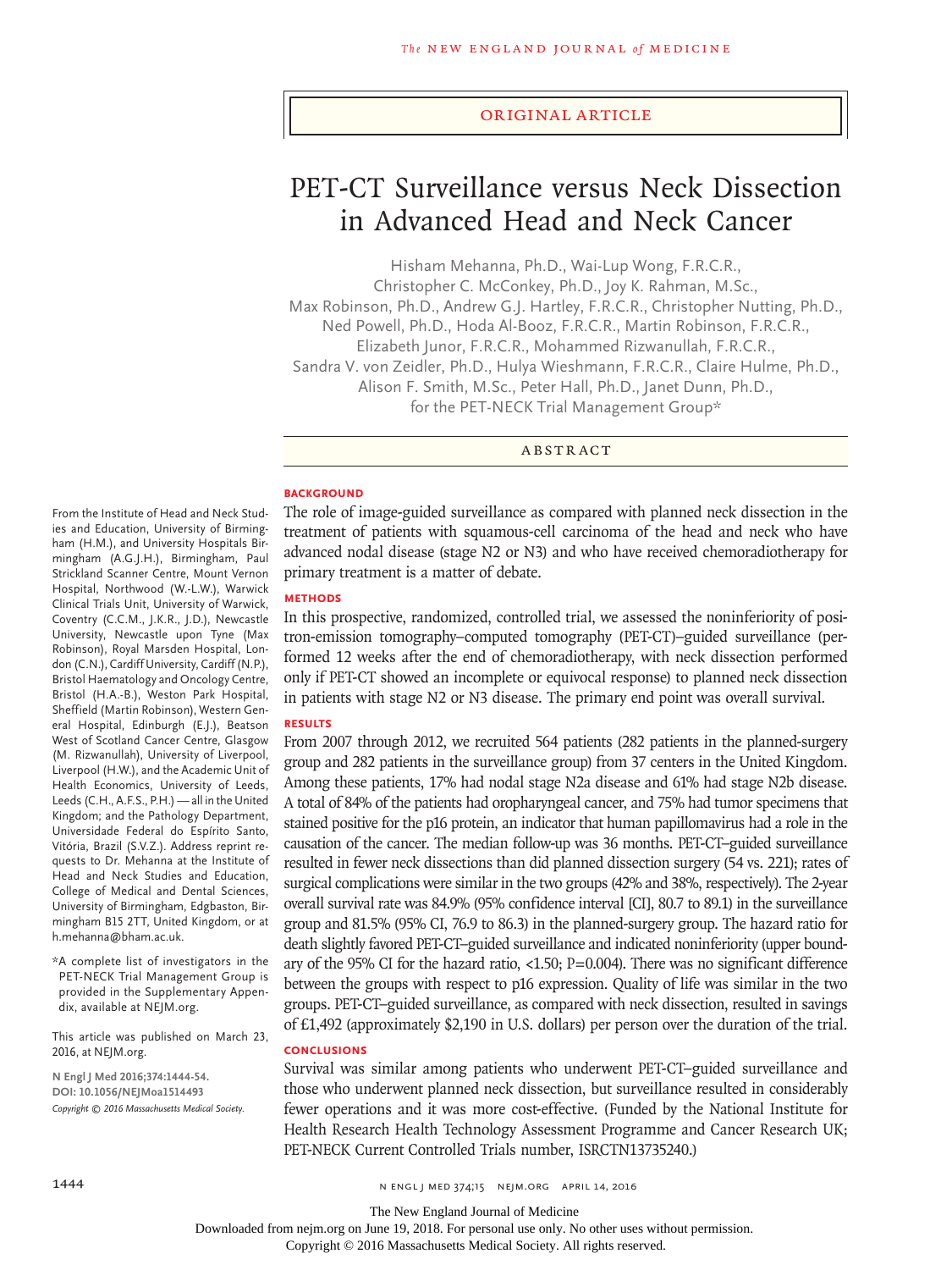# HEMORADIOTHERAPY HAS BECOME A<br>mainstay of primary treatment in patients<br>with squamous-cell carcinoma of the head<br>and neck. However, there are wide variations in mainstay of primary treatment in patients with squamous-cell carcinoma of the head and neck. However, there are wide variations in the management of advanced nodal disease (stage N2 or N3) in these patients because of the lack of prospective, randomized, controlled trials.<sup>1,2</sup>

Retrospective studies showed persistent disease on histopathological examination of nodes in up to 40% of patients who underwent neck dissection after chemoradiotherapy<sup>3</sup> and some evidence of a significant survival advantage associated with planned neck dissection.<sup>4,5</sup> However, owing to improvements in cross-sectional imaging, consistently low rates of recurrence (<10%) have been reported among the 30 to 45% of patients who have been found to have a complete response on imaging after chemoradiotherapy.6,7 Thus, the adoption of image-guided, response-based approaches has increased, albeit without level I evidence.

Unequivocal data are lacking, and a significant percentage of clinicians (35 to 48%) in some countries still perform planned neck dissection, either before or after chemoradiotherapy, in these patients.1,2 This procedure is associated with an attendant risk of clinically significant complications.<sup>8</sup>

Combined morphologic and functional imaging with the use of combined 18F-fluorodeoxyglucose (FDG) positron-emission tomography and computed tomography (PET-CT) can identify both structural and metabolic abnormalities in tumors. Meta-analyses of mainly small, single-center PET-CT studies involving patients with squamouscell carcinoma of the head and neck who have received chemoradiotherapy have shown high negative predictive values of 94.5 to  $96.0\%$ <sup>9,10</sup> Stratification of these patients for neck dissection with the use of PET-CT after chemoradiotherapy may therefore result in fewer neck dissections and a reduced incidence of complications.<sup>11</sup> However, data from prospective, randomized, multicenter trials to support routine adoption of this approach are lacking. We therefore performed a prospective, randomized, controlled trial to compare the clinical usefulness and health economic outcomes of planned neck dissection versus PET-CT–guided surveillance in patients with nodal stage N2 or N3, metastasis stage M0 disease.

#### Methods

## **Trial Conduct**

The first and last author and the trial management group designed the study. The Warwick Clinical Trials Unit gathered the data. Tissue collection and staining for the p16 protein were performed at the University of Birmingham. The authors vouch for the accuracy and completeness of the data and analysis and for adherence to the study protocol, which is provided with the full text of this article at NEJM.org. No one who is not an author contributed to the writing of the manuscript. There was no commercial support for the study.

### **Patients**

Eligible patients were at least 18 years of age and had a histologically confirmed diagnosis of squamous-cell carcinoma of the oropharynx, hypopharynx, larynx, oral cavity, or an unknown primary site in the head or neck, with clinical and radiologic (CT or magnetic resonance imaging [MRI]) stage N2 or N3 nodal metastases.<sup>12</sup> Patients had to be suitable candidates for chemoradiotherapy with curative intent and could not have contraindications to neck dissection. The study was approved by the Oxfordshire Multicentre Research Ethics Committee. All patients provided written informed consent.

#### **Trial Design**

In this unblinded, multicenter, randomized, controlled, noninferiority trial, eligible patients were randomly assigned to undergo either a planned neck dissection (planned-surgery control group) or PET-CT 12 weeks after completion of chemoradiotherapy (surveillance group). Before randomization, each participating center had to specify on a per-patient basis whether planned neck dissection would be performed within 4 weeks before or within 4 to 8 weeks after completion of chemoradiotherapy. In addition, before randomization, clinicians selected chemoradiotherapy regimens from a list of the approved study regimens (Table S1 in the Supplementary Appendix, available at NEJM.org).

Patients underwent central randomization in a 1:1 ratio. Trial-group assignments were balanced with the use of a minimization algorithm according to center, timing of neck dissection (before or after chemoradiotherapy), chemother-

The New England Journal of Medicine

Downloaded from nejm.org on June 19, 2018. For personal use only. No other uses without permission.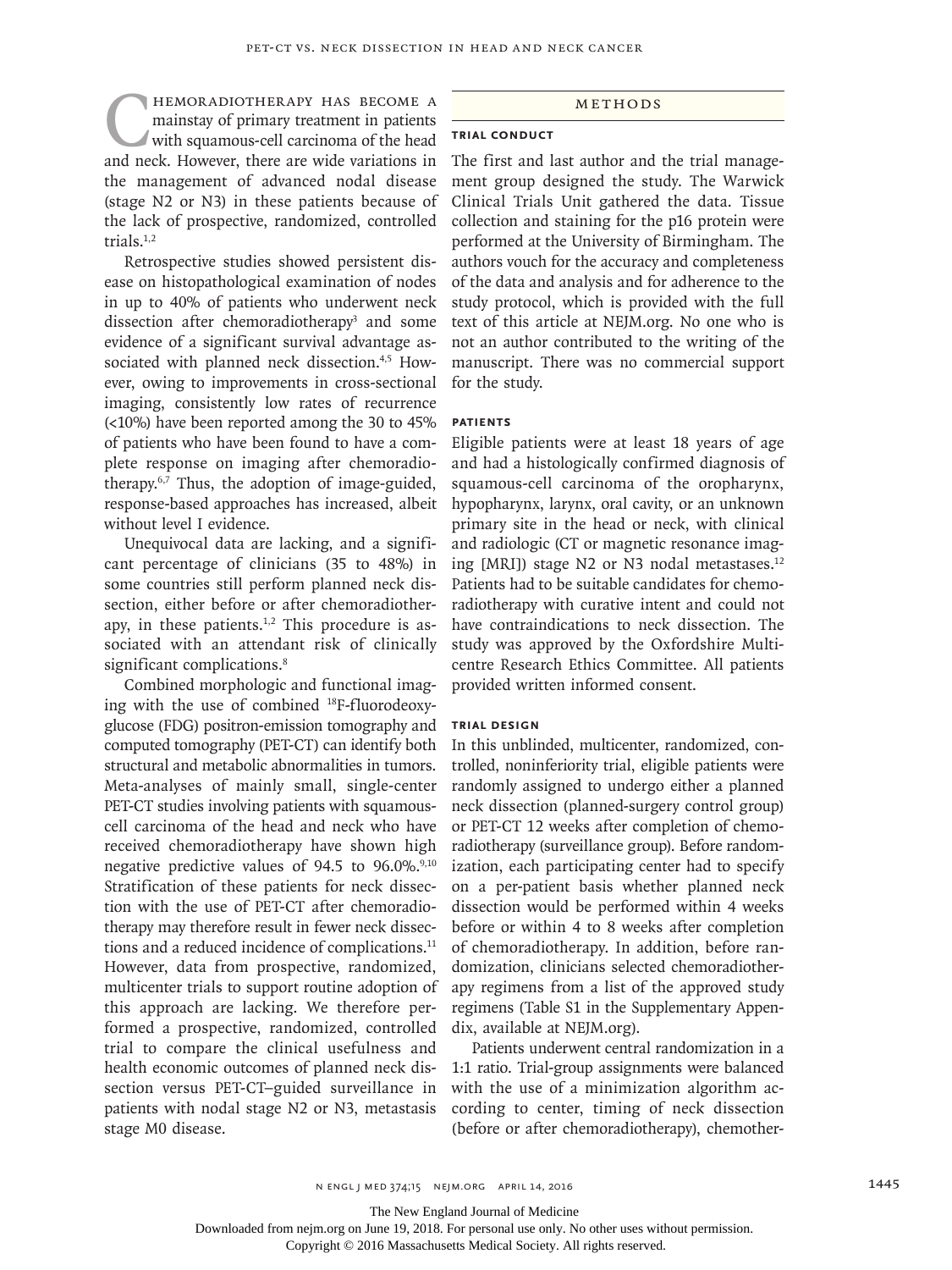apy schedule, disease site, tumor stage (T1 or T2 vs. T3 or T4), and nodal stage (N2a or N2b vs. N2c or N3).

#### **Assessments and Outcomes**

Imaging assessments of the patients' response to therapy were performed 12 weeks after the last radiotherapy fraction was delivered. Patients assigned to the planned-surgery group were evaluated by means of CT or MRI; those assigned to the surveillance group were evaluated by means of PET-CT.

All PET-CT findings were interpreted locally by PET-CT specialty radiologists and nuclearmedicine physicians. PET-CT scans were assessed qualitatively. Results of PET-CT that showed intense FDG uptake at 12 weeks after chemoradiotherapy, with or without enlarged lymph nodes in the neck, were classified as incomplete nodal responses. Mild or no FDG uptake in enlarged nodes or mild FDG uptake in normal-sized nodes was considered to be an equivocal response. All other PET-CT scans were considered to show complete responses.

Patients who had an incomplete or equivocal response in lymph nodes in the neck and who had a complete response in the primary site underwent neck dissection within 4 weeks after PET-CT. Both modified radical and selective neck  $dissections<sup>13</sup>$  were permitted in both groups, with the decision made by the treating surgeon.

Follow-up consisted of clinical examination and imaging for at least 24 months after randomization. Suspected recurrences were assessed by means of biopsy and pathological inspection. Complications of surgery were recorded for a period of 30 days after the operation. Serious adverse events were reported up to 3 months after the last treatment (either chemoradiotherapy or surgery).

Patients completed the European Organisation for Research and Treatment of Cancer Quality-of-Life Questionnaire–Core 30 general (EORTC QLQ-C30, version 3) and head and neck–specific (EORTC QLQ-H&N35) questionnaires,<sup>14</sup> the M.D. Anderson Dysphagia Inventory,15 and the EuroQol Group 5-Dimension Self-Report Questionnaire (EQ-5D) at baseline before randomization, 2 weeks after completion of chemoradiotherapy, and then at 6, 12, and 24 months after randomization. Health economics questionnaires and resource utilization data were collected in a subgroup of patients and centers at the same time points. EQ-5D questionnaires were used to derive patient qualityadjusted life-years (QALYs), which were combined with cost data to assess cost-effectiveness.

#### **Laboratory Studies and Quality Assurance**

All treating hospitals were required to be approved as head and neck treatment centers by the U.K. Department of Health. Formalin-fixed, paraffin-embedded tumor samples were tested centrally for p16 expression by means of immunohistochemical analysis with the use of proprietary reagents (CINtec Histology kit, Roche). Testing to detect p16 expression was recorded as positive if more than 70% of the malignant cells showed strong diffuse nuclear and cytoplasmic staining.16 All PET-CT scans, 10% of other radiologic investigations, and 10% of histologic specimens were reviewed centrally by experienced specialists (details are provided in the Supplementary Appendix).

#### **Statistical Analysis**

The power calculations were based on an assumption of a 2-year overall survival rate of 75%. We calculated that with a sample size of 560 patients, the study would have 90% power to show the noninferiority of PET-CT surveillance to planned neck dissection, at a 5% one-sided significance level. Noninferiority was defined as an overall survival rate that was no more than 10 percentage points below the estimated 75% 2-year overall survival rate among patients in the planned-surgery group (i.e., hazard ratio for death, <1.50); this calculation allowed for a 3% loss to follow-up.

The analysis was performed on an intentionto-treat basis. Statistical analyses were performed with the use of SAS software, version 9.3. A prespecified early stopping guideline was applied, with two interim analyses of overall survival (details are provided in the Supplementary Appendix).

The clinical primary end point of overall survival was measured from randomization to the date of death from any cause. Data on survival among patients who were lost to follow-up or who had incomplete follow-up were censored at the date when they were last known to be alive.

The New England Journal of Medicine

Downloaded from nejm.org on June 19, 2018. For personal use only. No other uses without permission.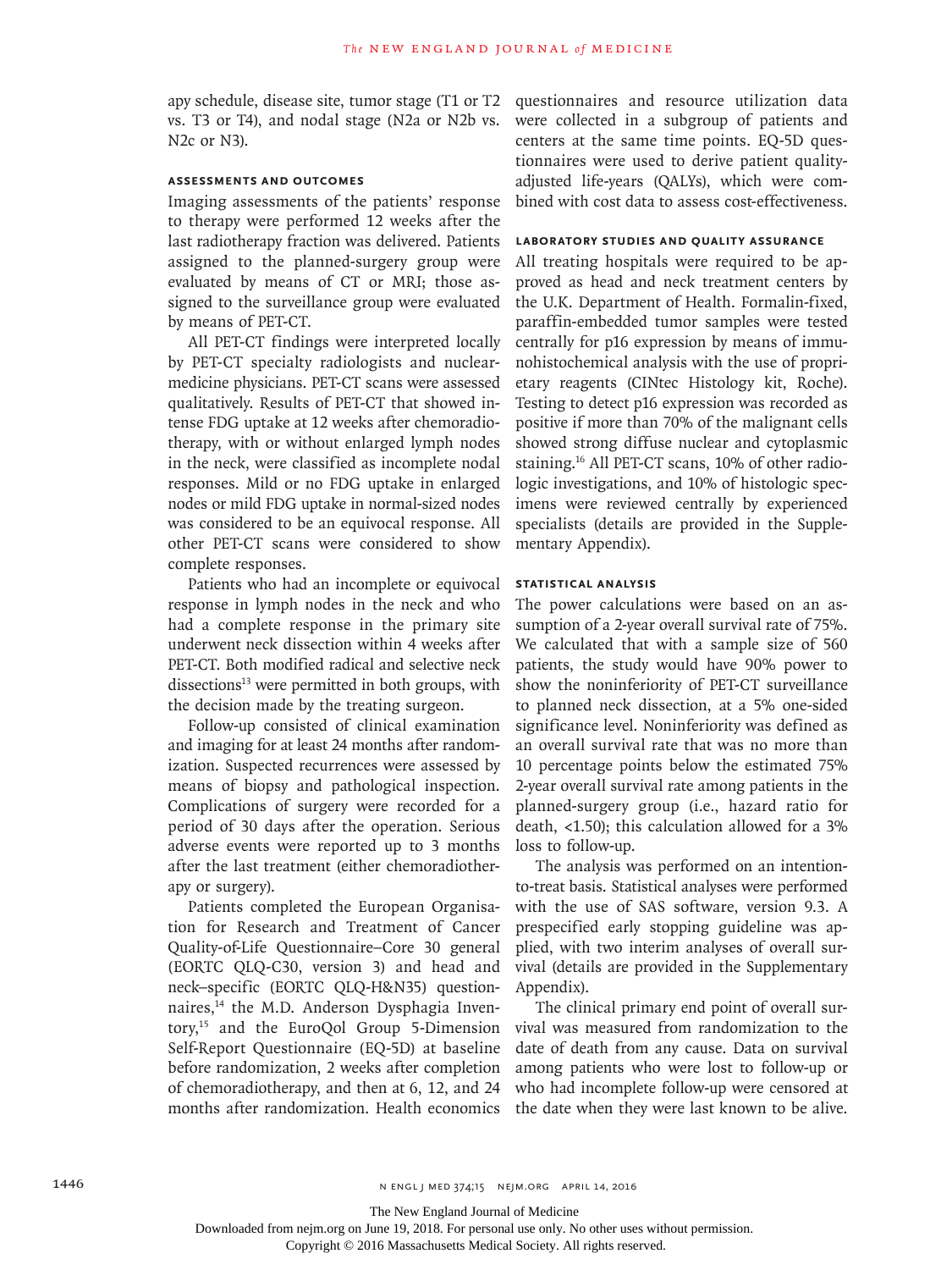Kaplan–Meier survival curves were plotted, and a forest plot was generated $17$  to examine the effect across risk factors. To test noninferiority, the hazard ratio was estimated with the use of a Cox proportional-hazards model stratified according to intended timing of planned neck dissection (before or after chemoradiotherapy), with the trial group as the only covariate. Noninferiority was considered to have been demonstrated if the 95th percentile of the estimated hazard ratio was less than the inferiority limit (hazard ratio, 1.50).

Time to recurrence was measured from the date of completion of chemoradiotherapy. Deaths were classified as being due to head and neck cancer or to other causes. The standard scoring methods for the quality-of-life questionnaires were applied. All scores were transformed to scales in which higher scores indicated better health. On the EORTC questionnaires and the M.D. Anderson Dysphagia Inventory,<sup>15</sup> a difference of 10 points in the score was considered to be clinically relevant.<sup>14,15,18</sup>

#### **RESULTS**

#### **Patient Characteristics and Treatment**

A total of 564 patients (282 in each trial group) were recruited from October 2007 through August 2012 from 37 head and neck treatment centers (43 hospitals) in the United Kingdom. Two patients in the surveillance group were subsequently found to be ineligible immediately after randomization; they were included in the intention-to-treat analysis.

There were no notable imbalances in baseline characteristics between the two trial groups (Table 1, and Table S2 in the Supplementary Appendix). The mean age was 58 years. The majority of patients were male (82%) and had oropharyngeal cancer (84%). A total of 79% of the patients had N2a or N2b nodal disease, and 74% were either current or past smokers.

Tissue samples obtained from 446 patients (79%) were tested for p16 expression; all characteristics (i.e., age, tumor site, tumor stage, smoking history, performance status, and neck surgery before or after chemoradiotherapy) were well matched between the tested and nontested cohorts. Of the patients tested, 335 (75%) had tumor specimens that stained positive for the p16 protein, an indicator that human papilloma-

| Table 1. Baseline Characteristics of the Patients.* |                                    |                                                |  |  |  |  |
|-----------------------------------------------------|------------------------------------|------------------------------------------------|--|--|--|--|
| Characteristic                                      | Surveillance<br>Group<br>(N = 282) | <b>Planned-Surgery</b><br>Group<br>$(N = 282)$ |  |  |  |  |
| $Age - yr$                                          | $57.6 \pm 7.5$                     | $58.2 + 8.1$                                   |  |  |  |  |
| Male sex - no. $(%)$                                | 223 (79.1)                         | 237 (84.0)                                     |  |  |  |  |
| Tumor site - no. (%)                                |                                    |                                                |  |  |  |  |
| Oropharynx                                          | 240 (85.1)                         | 236 (83.7)                                     |  |  |  |  |
| Larynx                                              | 18(6.4)                            | 19(6.7)                                        |  |  |  |  |
| Hypopharynx                                         | 15(5.3)                            | 14(5.0)                                        |  |  |  |  |
| Tumor stage - no. (%)                               |                                    |                                                |  |  |  |  |
| T1 or T2                                            | 162 (57.4)                         | 160 (56.7)                                     |  |  |  |  |
| T <sub>3</sub> or T <sub>4</sub>                    | 116(41.1)                          | 116(41.1)                                      |  |  |  |  |
| Nodal stage - no. (%)                               |                                    |                                                |  |  |  |  |
| N <sub>2</sub> a or N <sub>2</sub> b                | 221(78.4)                          | 222(78.7)                                      |  |  |  |  |
| N <sub>2c</sub>                                     | 52 (18.4)                          | 52 (18.4)                                      |  |  |  |  |
| N <sub>3</sub>                                      | 9(3.2)                             | 8(2.8)                                         |  |  |  |  |
| HPV status $-$ no./total no. (%)                    |                                    |                                                |  |  |  |  |
| p16-positive                                        | 164/226 (72.6)                     | 171/220 (77.7)                                 |  |  |  |  |
| p16-negative                                        | 62/226 (27.4)                      | 49/220 (22.3)                                  |  |  |  |  |

\* Plus–minus values are means ±SD. There were no statistically significant differences between the two groups at baseline. Additional details are provided in the Table S2 in the Supplementary Appendix. HPV denotes human papillomavirus.

virus had a role in the causation of the cancer, with a nonsignificant preponderance in the planned-surgery group as compared with the surveillance group (78% vs. 73%).

Nonsurgical treatments (chemoradiotherapy and radiotherapy) were very well balanced between the groups (Tables S2 and S3 in the Supplementary Appendix). A total of 536 patients (95%) received concomitant platinum chemotherapy.

#### **Planned-Surgery Group**

There was little crossover from the plannedsurgery group to the surveillance group; only 8 patients in the planned-surgery group (3%) underwent PET-CT after chemoradiotherapy. Of the 282 patients in the planned-surgery group, 61 (22%) did not undergo neck dissection: 8 of the 77 (10%) who had been scheduled to undergo neck dissection before chemoradiotherapy and 53 of the 205 (26%) who had been scheduled to undergo neck dissection after chemoradiotherapy. Of the patients who did not undergo planned neck dissection after chemoradiother-

n engl j med 374;15 nejm.org April 14, 2016 1497 1447

The New England Journal of Medicine

Downloaded from nejm.org on June 19, 2018. For personal use only. No other uses without permission.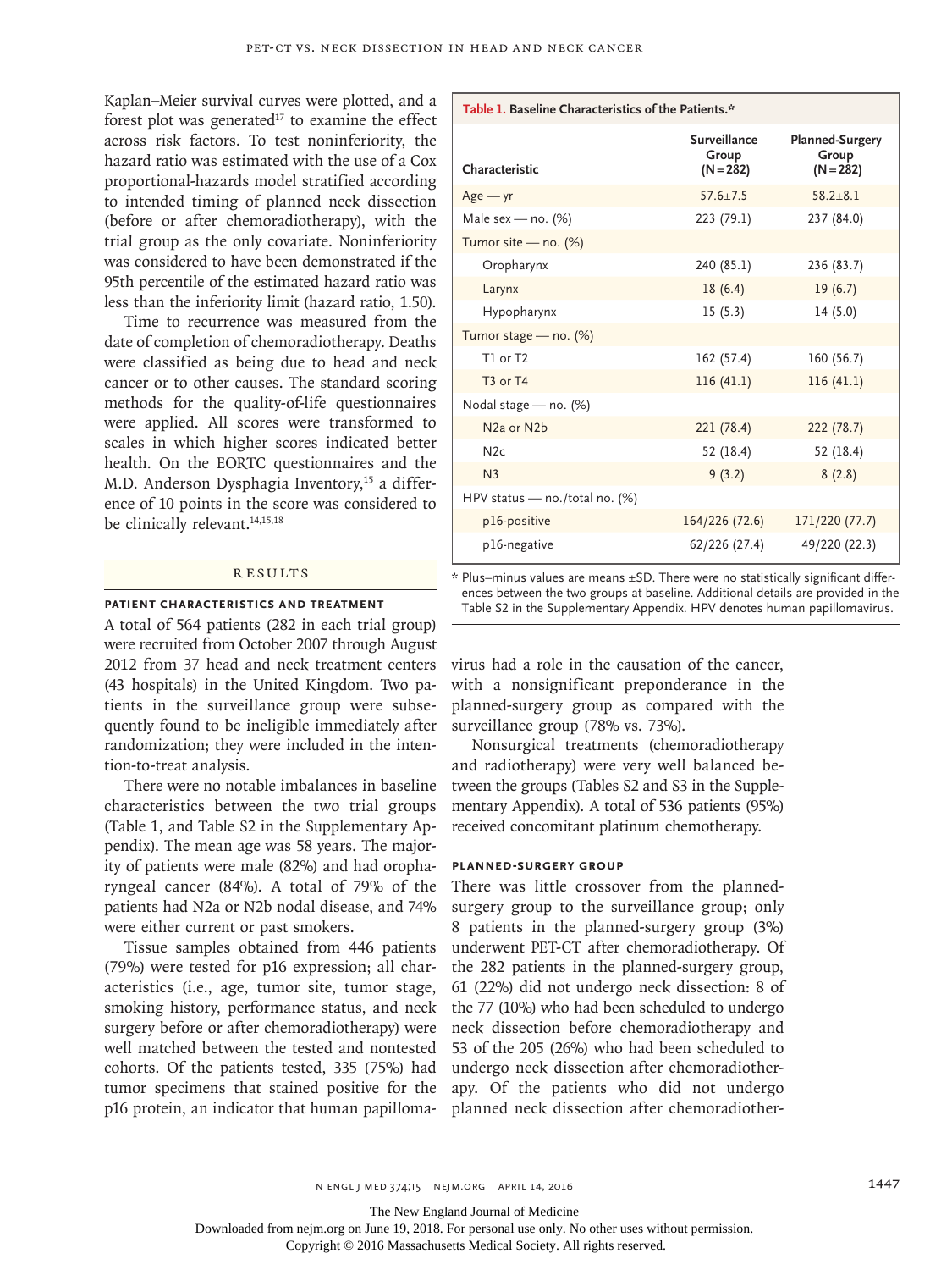apy, half declined surgery and the other half did not undergo surgery owing to clinical reasons such as progression of disease, inoperability of recurrent disease, or insufficient medical fitness for surgery (Fig. 1, and Table S4 in the Supplementary Appendix).

Of the patients who underwent neck dissection before chemoradiotherapy, 57% underwent modified radical dissection, and the rest underwent selective node dissection. In contrast, of the patients who underwent planned neck dissection after chemoradiotherapy, only 38% underwent modified radical neck dissection (Table S5 in the Supplementary Appendix).

#### **Surveillance Group**

Of the 282 patients who were randomly assigned to the surveillance group, 270 (96%) underwent PET-CT scanning according to the protocol at 12 weeks (median, 11.1 weeks; interquartile range, 10.4 to 12.4). There was a 92% concordance between local and central PET-CT reviewers with respect to assessment of the primary site and a 97% concordance with respect to assessment of nodal disease.

Local PET-CT reports indicated complete imaging responses in both the primary site and the neck nodes in 185 of the 270 patients who underwent PET-CT (69%). Four of these 185 patients (2%) underwent neck dissection rather than surveillance. Complete responses in the primary site with incomplete or equivocal responses in the neck nodes were seen in 47 of 270 patients (17%). Of these 47 patients, 36 (77%) underwent neck dissection. The reasons that patients did not undergo a neck dissection are listed in Table S6 in the Supplementary Appendix.

A total of 15 patients (6%) had an incomplete response in the primary site but a complete response in the neck nodes; these patients did not undergo neck dissection. An additional 19 patients (7%) had incomplete responses in both the primary site and the neck nodes; 12 of these 19 patients (63%) underwent neck dissection. In 4 patients (1%), PET-CT after chemoradiotherapy showed new lesions that indicated disease progression with distant metastases or new primary sites in the lung. Two patients underwent neck dissection without undergoing PET-CT. Of the 9 patients with N3 disease, 2 did not undergo PET-CT because of early disease progression or

#### **Figure 1 (facing page). Randomization and Follow-up of Trial Participants.**

In the surveillance group, a total of 54 patients underwent neck dissection after chemoradiotherapy, including 2 patients who proceeded directly to neck dissection after chemoradiotherapy and 52 patients who underwent surgery after PET-CT scanning. PET-CT denotes positron-emission tomography–computed tomography.

persistent nodal disease and underwent neck dissection. Overall, 54 neck dissections were performed in the surveillance group, as compared with 221 in the planned-surgery group.

#### **Outcomes and Efficacy**

Patients were followed for up to 5 years, with a median follow-up of 36 months; 520 patients (92%) were followed for at least 2 years. Overall, 122 patients died (60 in the surveillance group and 62 in the planned-surgery group). The 2-year overall survival rate was 84.9% (95% confidence interval [CI], 80.7 to 89.1) in the surveillance group and 81.5% (95% CI, 76.9 to 86.3) in the planned-surgery group. The hazard ratio for death with surveillance as compared with planned surgery was 0.92 (95% CI, 0.65 to 1.32); this outcome slightly favored the surveillance group and met the prespecified definition of noninferiority (upper boundary of the 95% CI for the hazard ratio, <1.50;  $P=0.004$ ). The hazard ratio of 0.92 excluded an unfavorable difference of more than 4 percentage points (at a one-sided alpha level of 0.05) between the two groups. The two-sided P value for the difference between treatment strategies was 0.66.

The results were similar after adjustment for treatment center, tumor stage, nodal stage, primary tumor site, chemotherapy and radiotherapy schedules, sex, and age at randomization. In addition, the results were similar after further adjustment for HPV status on the basis of available samples (Table S7 in the Supplementary Appendix).

death, 5 had a complete response, and 2 had ference in overall survival between the planned-Disease-specific mortality and mortality from other causes did not differ significantly between the two groups  $(P=0.80$  and 0.41, respectively, according to Gray's test for differences).<sup>19</sup> Status with respect to p16 expression was highly prognostic of overall survival in both groups (Fig. 2), a finding that was consistent with results of previous studies. There was no significant dif-

The New England Journal of Medicine

Downloaded from nejm.org on June 19, 2018. For personal use only. No other uses without permission.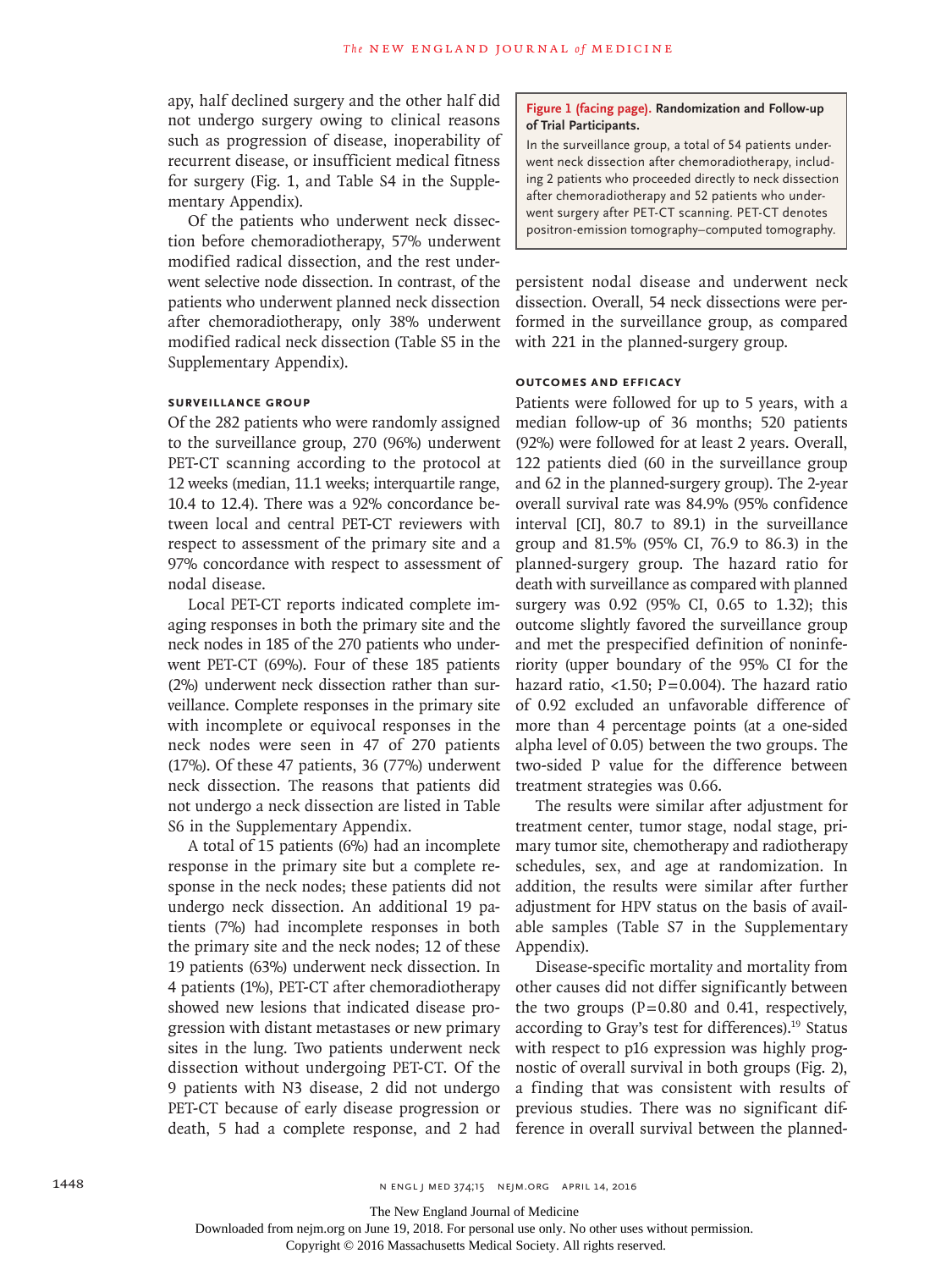

The New England Journal of Medicine Downloaded from nejm.org on June 19, 2018. For personal use only. No other uses without permission.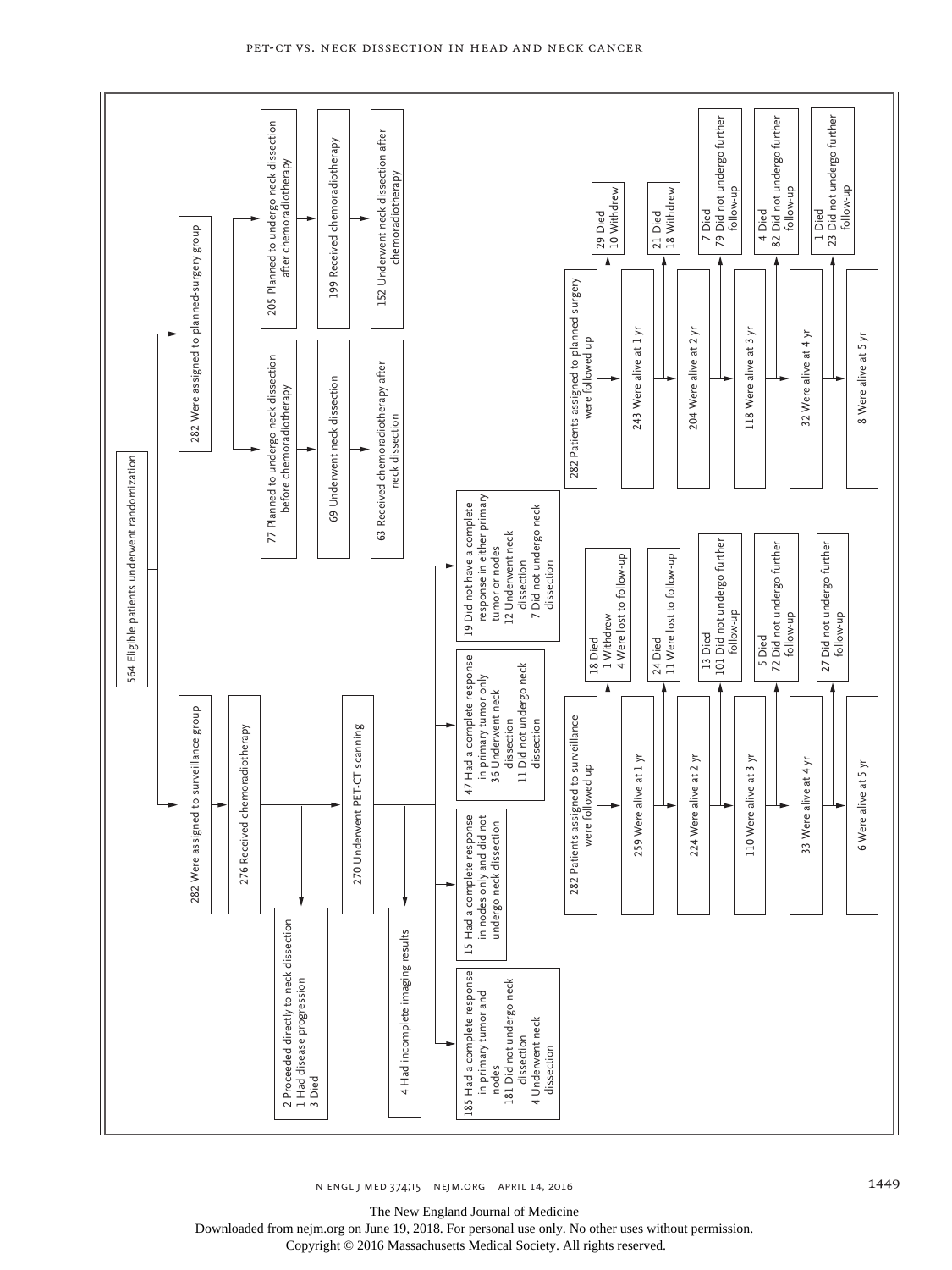

surgery and surveillance groups among patients with p16-positive tumors (hazard ratio, 0.74; 95% CI, 0.40 to 1.37) and those with p16-negative tumors (hazard ratio, 0.98; 95% CI, 0.58 to 1.66) (Fig. 3).

### **Patterns of Relapse**

(95% CI, 88.5 to 95.3) in the surveillance group and 91.4% (95% CI, 87.8 to 95.0%) in the 2-year rate of locoregional control was 90.4% 21 patients in the surveillance group.

(95% CI, 86.0 to 94.7) among patients who underwent neck dissection after chemoradiotherapy and 94.8% (95% CI, 89.0 to 100) among patients who underwent neck dissection before chemoradiotherapy.

The 2-year rate of locoregional control was 91.9% occurred in 1 patient in the planned-surgery planned-surgery group. In the latter group, the patients in the planned-surgery group and in Documented recurrence in the nodes only (without concurrent disease in the primary site) group and in 3 patients in the surveillance group. Distant metastases were identified in 23

The New England Journal of Medicine

Downloaded from nejm.org on June 19, 2018. For personal use only. No other uses without permission.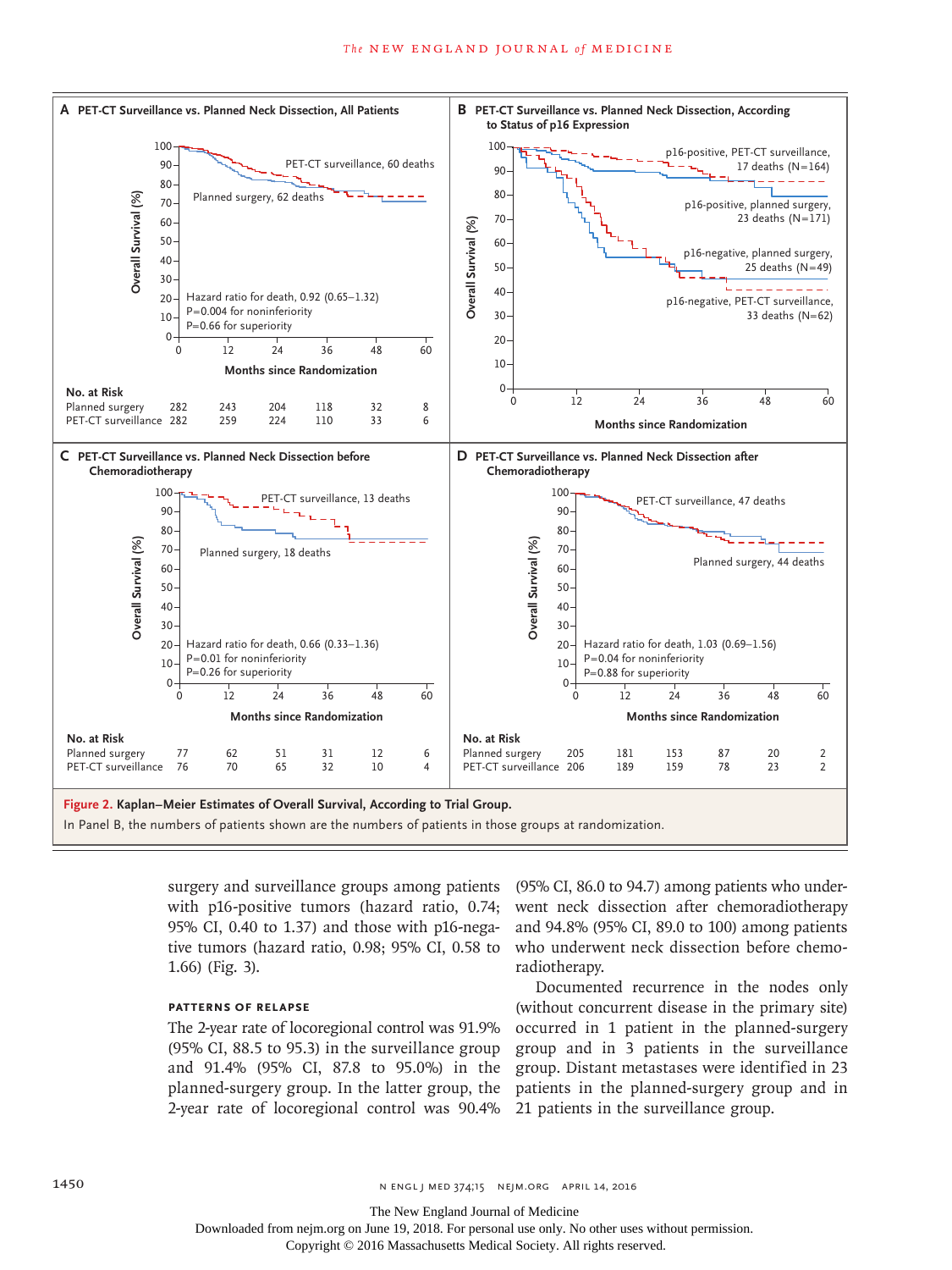| Subgroup                                             | PET-CT<br>Surveillance | <b>Planned Surgery</b>      |                                      | Hazard Ratio for Death (95% CI)         |                        | P Value |
|------------------------------------------------------|------------------------|-----------------------------|--------------------------------------|-----------------------------------------|------------------------|---------|
|                                                      |                        | no. of events/total no. (%) |                                      |                                         |                        |         |
| Timing of neck dissection                            |                        |                             |                                      |                                         |                        |         |
| Before chemoradiotherapy                             | 13/76 (17.1)           | 18/77 (23.4)                |                                      |                                         | $0.67(0.33 - 1.35)$    |         |
| After chemoradiotherapy                              | 47/206 (22.8)          | 44/205 (21.5)               |                                      |                                         | $1.03(0.68 - 1.56)$    |         |
| Test of interaction between 2 groups                 |                        |                             |                                      |                                         |                        | 0.29    |
| Tumor stage                                          |                        |                             |                                      |                                         |                        |         |
| T1 or T2                                             | 28/162 (17.3)          | 18/160 (11.3)               |                                      |                                         | $1.50(0.84 - 2.68)$    |         |
| T <sub>3</sub> or T <sub>4</sub>                     | 32/116 (27.6)          | 42/116 (36.2)               |                                      |                                         | $0.70(0.44 - 1.11)$    |         |
| Occult disease                                       | 0/4                    | $2/6$ (33.3)                |                                      |                                         |                        |         |
| Test of heterogeneity among 3 groups                 |                        |                             |                                      |                                         |                        | 0.04    |
| Nodal stage                                          |                        |                             |                                      |                                         |                        |         |
| N <sub>2</sub> a or N <sub>2</sub> b                 | 36/221 (16.3)          | 42/222 (18.9)               |                                      |                                         | $0.83(0.53 - 1.29)$    |         |
| N <sub>2c</sub> or N <sub>3</sub>                    | 24/61 (39.3)           | 20/60 (33.3)                |                                      |                                         | $1.11(0.61 - 2.01)$    |         |
| Test of interaction between 2 groups                 |                        |                             |                                      |                                         |                        | 0.45    |
| Cancer site                                          |                        |                             |                                      |                                         |                        |         |
| Oral cavity                                          | $1/4$ (25.0)           | $1/7$ (14.3)                |                                      |                                         |                        |         |
| Oropharynx                                           | 46/240 (19.2)          | 42/236 (17.8)               |                                      |                                         | $1.05(0.69 - 1.59)$    |         |
| Larynx                                               | 7/18(38.9)             | 8/19(42.1)                  |                                      |                                         | $0.76$ (0.27-2.16)     |         |
| Hypopharynx                                          | 6/15(40.0)             | 8/14(57.1)                  |                                      |                                         | $0.45(0.15 - 1.32)$    |         |
| Occult disease                                       | 0/5                    | $3/6$ (50.0)                |                                      |                                         |                        |         |
| Test of heterogeneity among 5 groups                 |                        |                             |                                      |                                         |                        | 0.26    |
| Chemotherapy schedule                                |                        |                             |                                      |                                         |                        |         |
| Concomitant platin                                   | 31/163 (19.0)          | 35/169 (20.7)               |                                      |                                         | $0.88(0.54 - 1.43)$    |         |
| Concomitant cetuximab                                | 5/14(35.7)             | 5/14(35.7)                  |                                      |                                         | $1.03(0.30-3.60)$      |         |
| Neoadjuvant and concomitant platin                   | 1/10(10.0)             | $4/9$ (44.4)                |                                      |                                         |                        |         |
| Neoadjuvant TPF with concomitant platin              | 22/89 (24.7)           | 18/85 (21.2)                |                                      |                                         | $1.10(0.59 - 2.04)$    |         |
| Other                                                | 1/5(20.0)              | 0/5                         |                                      |                                         |                        |         |
| Test of heterogeneity among 5 groups                 |                        |                             |                                      |                                         |                        | 0.61    |
| Sex                                                  |                        |                             |                                      |                                         |                        |         |
| Male                                                 | 54/223 (24.2)          | 50/237 (21.1)               |                                      |                                         | $1.15(0.78 - 1.69)$    |         |
| Female                                               | 6/59(10.2)             | 12/45 (26.7)                |                                      |                                         | $0.29(0.11 - 0.77)$    |         |
| Test of interaction between 2 groups                 |                        |                             |                                      |                                         |                        | 0.1     |
| Age                                                  |                        |                             |                                      |                                         |                        |         |
| $< 50$ yr                                            | 6/37(16.2)             | 9/43(20.9)                  |                                      |                                         | $0.77(0.27 - 2.15)$    |         |
| 50-59 yr                                             | 28/135 (20.7)          | 23/113 (20.4)               |                                      |                                         | $0.96(0.55 - 1.68)$    |         |
| $60 - 69$ yr                                         | 22/90 (24.4)           | 24/107 (22.4)               |                                      |                                         | $1.09(0.61 - 1.95)$    |         |
| $\geq 70$ yr                                         | 4/20 (20.0)            | 6/19(31.6)                  |                                      |                                         | $0.58(0.16 - 2.14)$    |         |
| Test of heterogeneity among 4 groups                 |                        |                             |                                      |                                         |                        | 0.82    |
| Test for trend over 4 groups                         |                        |                             |                                      |                                         |                        | 0.97    |
| p16 status                                           |                        |                             |                                      |                                         |                        |         |
| Positive                                             | 17/164 (10.4)          | 23/171 (13.5)               |                                      |                                         | $0.74(0.40 - 1.37)$    |         |
| Negative                                             | 33/62(53.2)            | 25/49 (51.0)                |                                      |                                         | $0.98(0.58 - 1.66)$    |         |
| Status not known                                     | 10/56 (17.9)           | 14/62 (22.6)                |                                      |                                         | $0.76$ $(0.34 - 0.70)$ |         |
|                                                      |                        |                             |                                      |                                         |                        | 0.75    |
| Test of heterogeneity among 3 groups<br>All patients | 60/282 (21.3)          |                             |                                      |                                         | $0.92$ (0.65-1.32)     |         |
|                                                      |                        | 62/282 (22.0)               | $0.1$ $0.2$ $0.4$                    | 2.0 4.0 10.0                            |                        |         |
|                                                      |                        |                             | <b>Surveillance</b><br><b>Better</b> | <b>Planned Surgery</b><br><b>Better</b> |                        |         |

#### **Figure 3. Overall Survival, According to Subgroup.**

The size of the squares corresponds to the number of patients with an event. The diamond incorporates the point estimate and the 95% confidence interval of the overall effect. TPF denotes docetaxel plus cisplatin and fluorouracil.

The New England Journal of Medicine

Downloaded from nejm.org on June 19, 2018. For personal use only. No other uses without permission.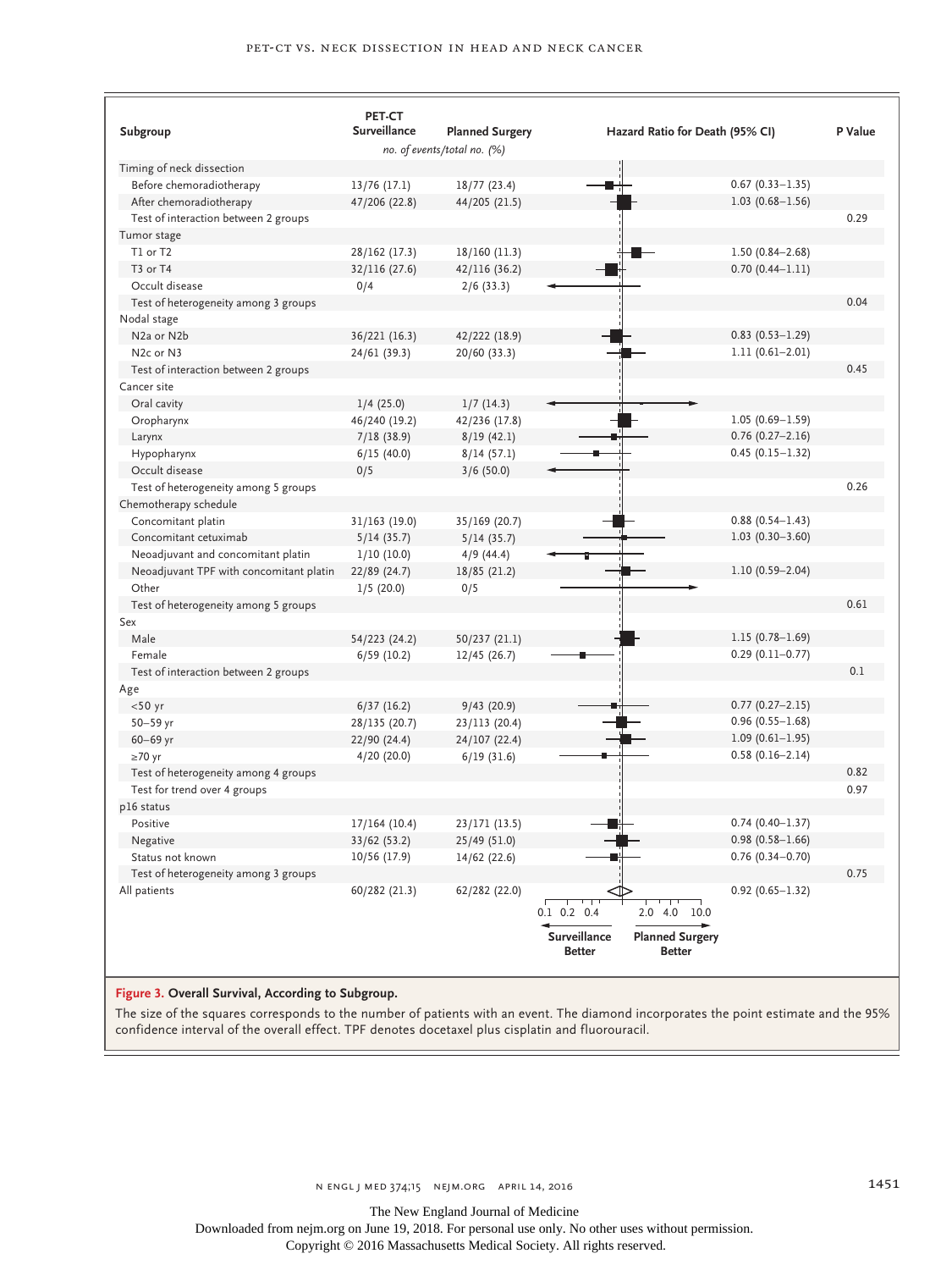#### **Surgical Complications, Serious Adverse Events, and Global Quality of Life**

A total of 22 surgical complications after neck dissection were noted in the surveillance group, as compared with 83 in the planned-surgery group. The rate of complications among patients who underwent neck dissection in the surveillance group was 42% (95% CI, 24 to 59). The rates of complications and severe complications in the planned-surgery group were 38% (95% CI, 30 to 46) and 26% (95% CI, 0.15 to 0.41), respectively, with similar rates among the patients who underwent planned surgery after chemoradiotherapy (39% [95% CI, 29 to 49] and 20% [95% CI, 0.13 to 0.28], respectively) and among patients who underwent planned surgery before chemoradiotherapy (35% [95% CI, 21 to 49] and 23% [95% CI, 12 to 40]). A smaller percentage of modified radical neck dissections were performed in the groups of patients who underwent planned surgery after chemoradiotherapy than in the group of patients who underwent planned surgery before chemoradiotherapy (Table S5 in the Supplementary Appendix). A total of 282 serious adverse events occurred: 169 in the plannedsurgery group and 113 in the surveillance group (Table S8 in the Supplementary Appendix).

There was a small difference in global health status scores on the EORTC QLQ-C30 questionnaire in favor of the surveillance group at 6 months after randomization (mean change in the score at 6 months in the surveillance group relative to the planned-surgery group, 4.94; P=0.03). This difference narrowed at 12 months (mean change, 3.03;  $P=0.09$ ) and disappeared by 24 months (mean change, −0.81; P=0.85) (Fig. S1 in the Supplementary Appendix).

#### **Cost-Effectiveness**

Over the 2-year minimum follow-up period, PET-CT–guided surveillance was more cost-effective than planned neck dissection. The per-person cost saving was £1,492 (approximately \$2,190 in U.S. dollars), with an additional 0.08 QALYs per person.

#### Discussion

There has been lack of clarity about treatments after chemoradiotherapy and wide variation in the clinical treatment of patients with squamous-cell carcinoma of the head and neck who have advanced nodal disease and who have received chemoradiotherapy for primary treatment.<sup>1,2</sup> Our trial showed that PET-CT–guided surveillance was noninferior to planned neck dissection and was equally effective in both HPV-positive and HPV-negative patient groups. Patients in the surveillance group were not disadvantaged by undergoing delayed neck dissection; the global quality-of-life scores and rates of surgical complications were similar in this group and in the group of patients who underwent earlier planned neck dissection. PET-CT surveillance resulted in far fewer operations; approximately 80% of patients were spared neck dissection. Surveillance was also more cost-effective than planned neck dissection over the trial period.

There was a high concordance between local radiologic and central laboratory assessments in this multicenter, nationwide trial. This high concordance confirms the feasibility of PET-CT– guided surveillance in routine clinical practice.

Furthermore, our trial may actually underestimate the benefit of PET-CT–guided surveillance in patients with advanced head and neck cancer. Our protocol recommended neck dissection in patients with equivocal responses (PET-CT–negative residual masses or mild FDG uptake in normal-sized nodes) because of the high failure rate (37%) reported among patients with equivocal responses on CT after chemoradiotherapy.<sup>1</sup> However, a recent study suggests that nodal disease may take longer to involute in patients with HPV-positive disease.<sup>20</sup> It is therefore conceivable that patients in our trial who had HPV-positive tumors and equivocal PET-CT findings (especially with enlarged nodes) at the 3-month assessment might have achieved a cure without neck dissection if they had undergone PET-CT at a later time. Other researchers have reported that nodes with no FDG uptake have very high rates of regional control (93%), especially in HPV-positive disease.<sup>21</sup>

We recommend that patients with an equivocal FDG uptake should continue to undergo neck dissection, especially if they have HPV-negative disease. However, patients with HPV-positive cancers who have enlarged nodes but no FDG uptake after chemoradiotherapy may be considered for close follow-up<sup>11</sup> with serial CT or PET-CT; this strategy may spare even more patients from undergoing a neck dissection.

Our results are consistent with those associ-

The New England Journal of Medicine

Downloaded from nejm.org on June 19, 2018. For personal use only. No other uses without permission.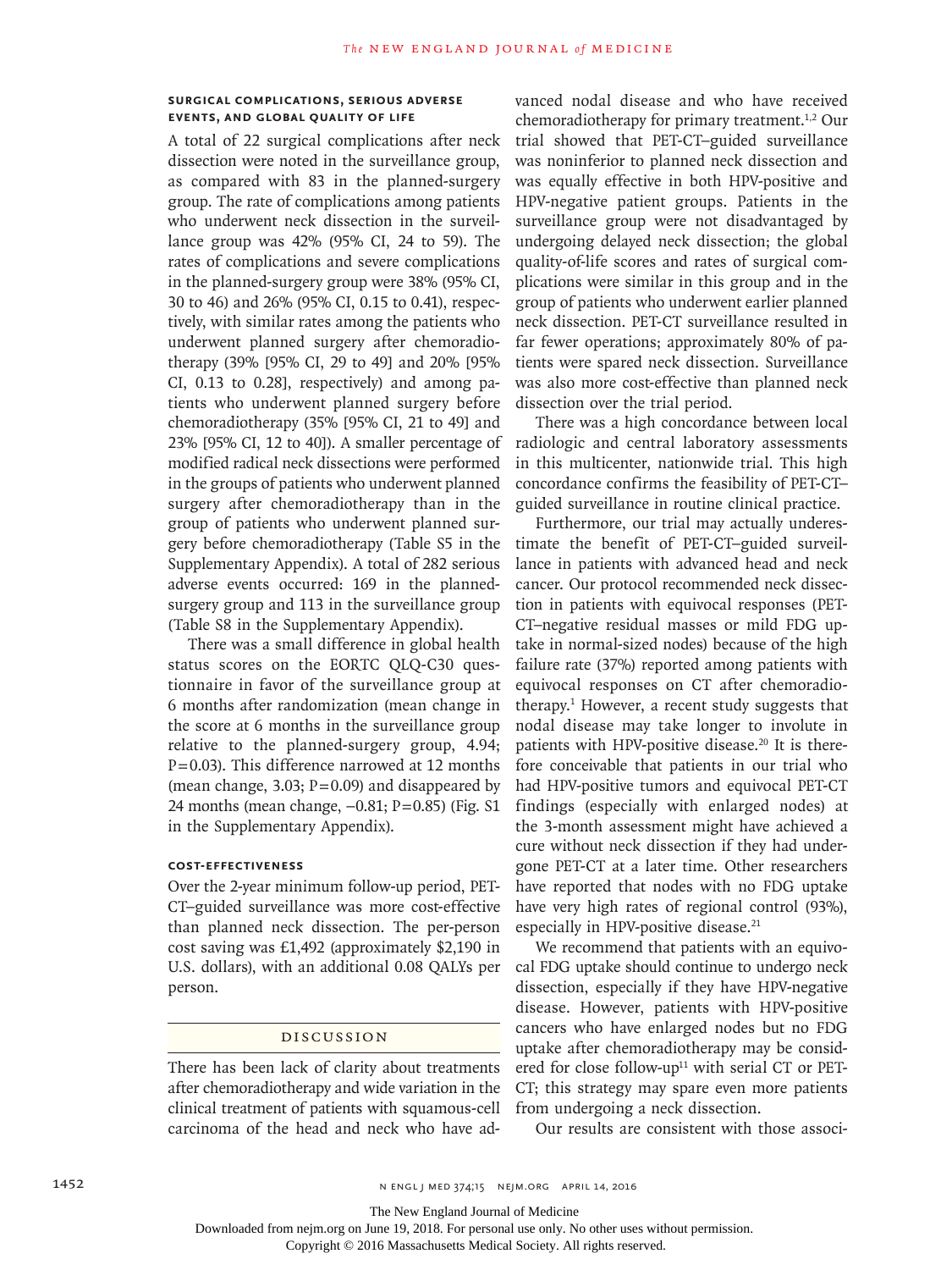ated with other management approaches that are based on nodal response and that use CT.<sup>20,22,23</sup> These approaches have shown high rates of complete response to chemoradiotherapy, with relatively low proportions of patients undergoing neck dissection and good rates of long-term control of locoregional disease. However, unlike our trial, these studies were often limited because they were retrospective studies from single, high-throughput institutions. In addition, they performed earlier (at 8 weeks) assessment of the nodal response (which is known to be less accurate than later assessment), and they used histopathological findings of neck dissection specimens after chemoradiotherapy as evidence of persistent disease (this method is known to overestimate persistence).<sup>11,24</sup>

Studies that have compared PET-CT with CT show higher efficacy of PET-CT in patients with advanced head and neck cancer. In one study,<sup>22</sup> PET-CT was superior to CT in high-risk patients who had a clinically significant history of smoking or alcohol use or HPV-negative, nonoropharyngeal primary tumors. In most countries, these groups constitute the majority of both HPV-positive and HPV-negative patients.<sup>25,26</sup> In another study, PET-CT was significantly more accurate than CT in identifying a complete nodal response, especially in patients with HPV-positive disease (93% vs. 50%). $21$  A prospective singleinstitution study also showed that PET-CT surveillance was more cost-effective than CT surveillance, regardless of HPV status.<sup>24</sup> In the same study, CT followed by PET-CT in patients who did not have a response was shown to be only marginally more cost-effective than PET-CT alone, and with small changes in baseline assumptions and costs, CT followed by PET-CT ceased to be costeffective as compared with PET-CT alone.<sup>24</sup> The relative efficacy and cost-effectiveness of CT, as compared with those of PET-CT–based approaches, require further evaluation.

At the time of the inception of this trial, it was not possible to calibrate standard uptake values among various scanning systems. Interpretation of the results presented here is therefore limited by the fact that we could not undertake assessments of standard uptake values in determining the patients' response to therapy. Since calibration among systems is now feasible, we are undertaking a retrospective evaluation of standard uptake values in the scans used in this study to assess whether this improves the accuracy of the response assessments.

When extrapolating the data presented here to routine clinical practice, clinicians should note that few patients in our trial had low-prevalence, N3 (stage IVb) disease. Although 5 of the 9 patients with stage N3 disease in the PET-CT surveillance group had complete responses, extrapolation of a PET-CT–guided surveillance policy to this higher-risk group of patients cannot currently be justified because of the small number of such patients in the trial.

Presented in part at the Annual Meeting of the American Society of Clinical Oncology, Chicago, May 29–June 2, 2015.

Supported by academic grants from the National Institute for Health Research Health Technology Assessment Programme (06/302/129) and Cancer Research UK (C19677/A9674, for tissuesample collection).

Disclosure forms provided by the authors are available with the full text of this article at NEJM.org.

We thank all the patients and their clinicians for their participation in the trial; the trial steering committee: Dr. Jonathan Ledermann, Mr. Malcolm Babb, Dr. Michael Langman (deceased), Dr. Patrick Bradley, and Mrs. Ethel Culling (independent members) and Drs. Roger A'Hearn, Vincent Gregoire, and Alfons Balm (independent data and safety monitoring committee); Ms. Jo Grumett and Mr. Dharmesh Patel (Warwick Clinical Trials Unit) for trial coordination; Mrs. June Jones and Ms. Lynda Wagstaff (the Institute of Head and Neck Studies and Education, University of Birmingham) for collection of health economic data; Mr. Bal Sanghera and Ms. Wendy Sookham (Mount Vernon Hospital) for coordinating the central PET-CT laboratory; the University of Warwick and University Hospitals Coventry and Warwickshire NHS Trust for acting as legal cosponsors of the study; and Dr. John Chester (Cardiff University) and Dr. Kevin Harrington (Royal Marsden Hospital, London) for reviewing an earlier version of the manuscript and Ms. Gemma Jones for transcribing an earlier version of the manuscript.

#### **References**

**1.** Thariat J, Ang KK, Allen PK, et al. Prediction of neck dissection requirement after definitive radiotherapy for head-andneck squamous cell carcinoma. Int J Radiat Oncol Biol Phys 2012;82(3):e367-74. **2.** National Head and Neck Cancer Audit 2012: eighth annual report. Leeds, United Kingdom: Health and Social Care Information Centre,2012:22 (http://www.hscic.gov .uk/catalogue/PUB11015/clin-audi-supp -prog-head-neck-dahn-11-12-rep0.pdf).

**3.** Stenson KM, Haraf DJ, Pelzer H, et al. The role of cervical lymphadenectomy after aggressive concomitant chemoradiotherapy: the feasibility of selective neck dissection. Arch Otolaryngol Head Neck Surg 2000;126:950-6.

**4.** Brizel DM, Prosnitz RG, Hunter S, et al. J Craniofac Surg 2001;12:438-43.

Necessity for adjuvant neck dissection in setting of concurrent chemoradiation for advanced head-and-neck cancer. Int J Radiat Oncol Biol Phys 2004;58:1418-23.

**5.** Carinci F, Cassano L, Farina A, et al. Unresectable primary tumor of head and neck: does neck dissection combined with chemoradiotherapy improve survival?

The New England Journal of Medicine

Downloaded from nejm.org on June 19, 2018. For personal use only. No other uses without permission.